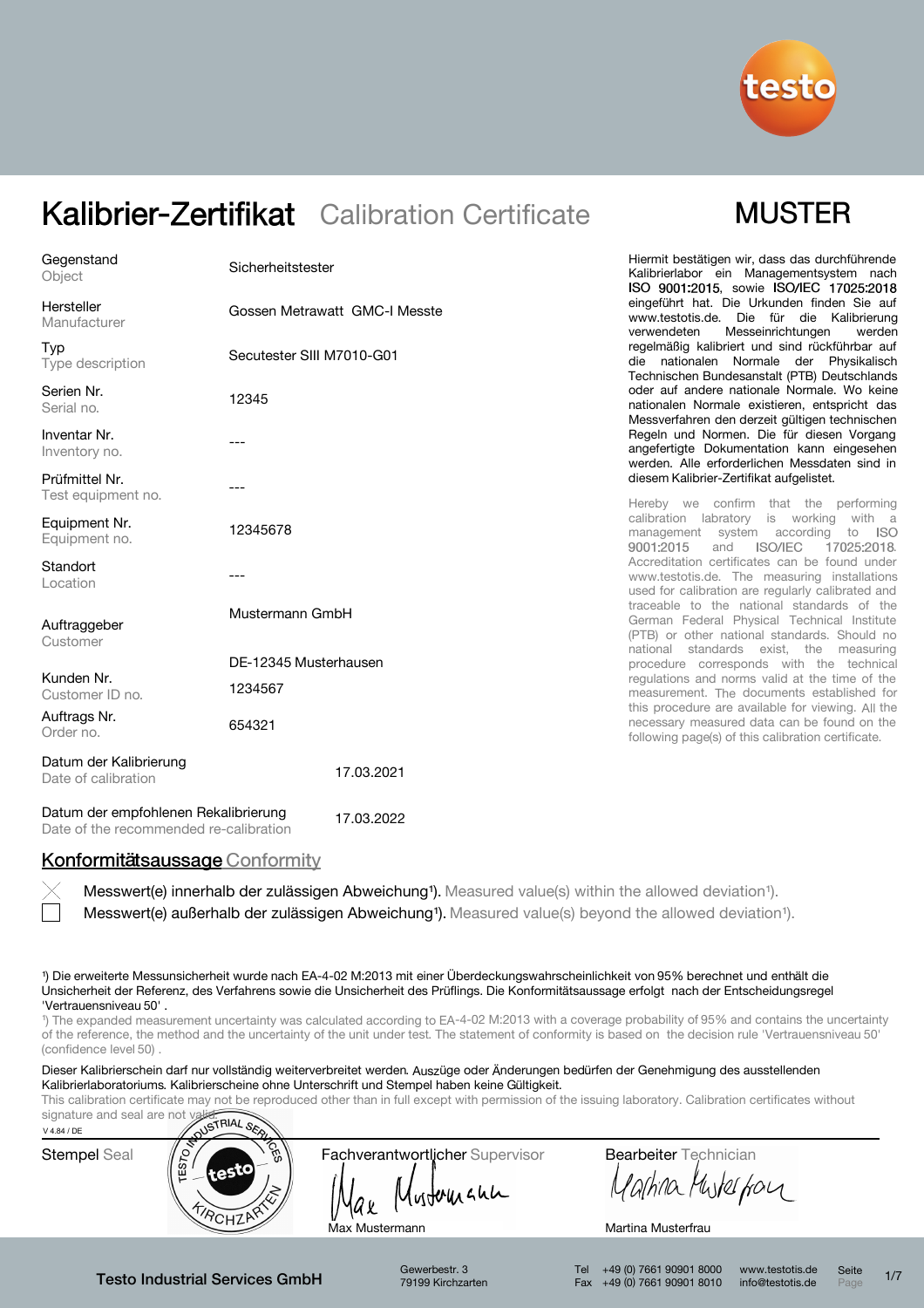

### **MUSTER**

#### **Messeinrichtung Measuring equipment**

| Referenz<br>Reference                | Rückführung<br>Traceability | Rekal.<br>Next cal. | Zertifikat-Nr.<br>Certificate-no. | EQ-Nr.<br>EQ-no. |
|--------------------------------------|-----------------------------|---------------------|-----------------------------------|------------------|
| Multifunction Calibrator Fluke 5320A | 15070-01-01 2020-08         | 2021-08             | E130918                           | 10812890         |
| Digital Multimeter HP 34401A         | 15070-01-01 2021-03         | 2022-03             | E152382                           | 11107812         |
| DC-Shunt Burster 1282                | 15070-01-01 2021-02         | 2022-02             | E148808                           | 13154698         |

Referenzzertifikate sind auf www.primasonline.com abrufbar Reference certificates are available at www.primasonline.com

#### **Umgebungsbedingungen Ambient conditions**

| <b>Temperatur</b> Temperature                 | $(23 \pm 3) °C$ |  |
|-----------------------------------------------|-----------------|--|
| <b>Relative Luftfeuchte Relative Humidity</b> | (2070) %        |  |

#### **Messverfahren** Measuring procedure

Die Kalibrierung erfolgt nach Kalibrieranweisung 4\_AA\_00190\_DE - in Abstimmung nach VDI/VDE/DGQ/DKD 2622 The calibration is performed according to the 4\_AA\_00190\_DE procedure- in accordance with VDI/VDE/DGQ/DKD 2622

Prüfprozedur Procedure F:GOSSEN:Secutest\_Sxxx:5320,34401,1282,ST4000:RS232 / Rev.:16.5

**Messergebnisse** Measuring results

Seite Page 3 bis to 7

#### **Besondere Bemerkungen Special remarks**

---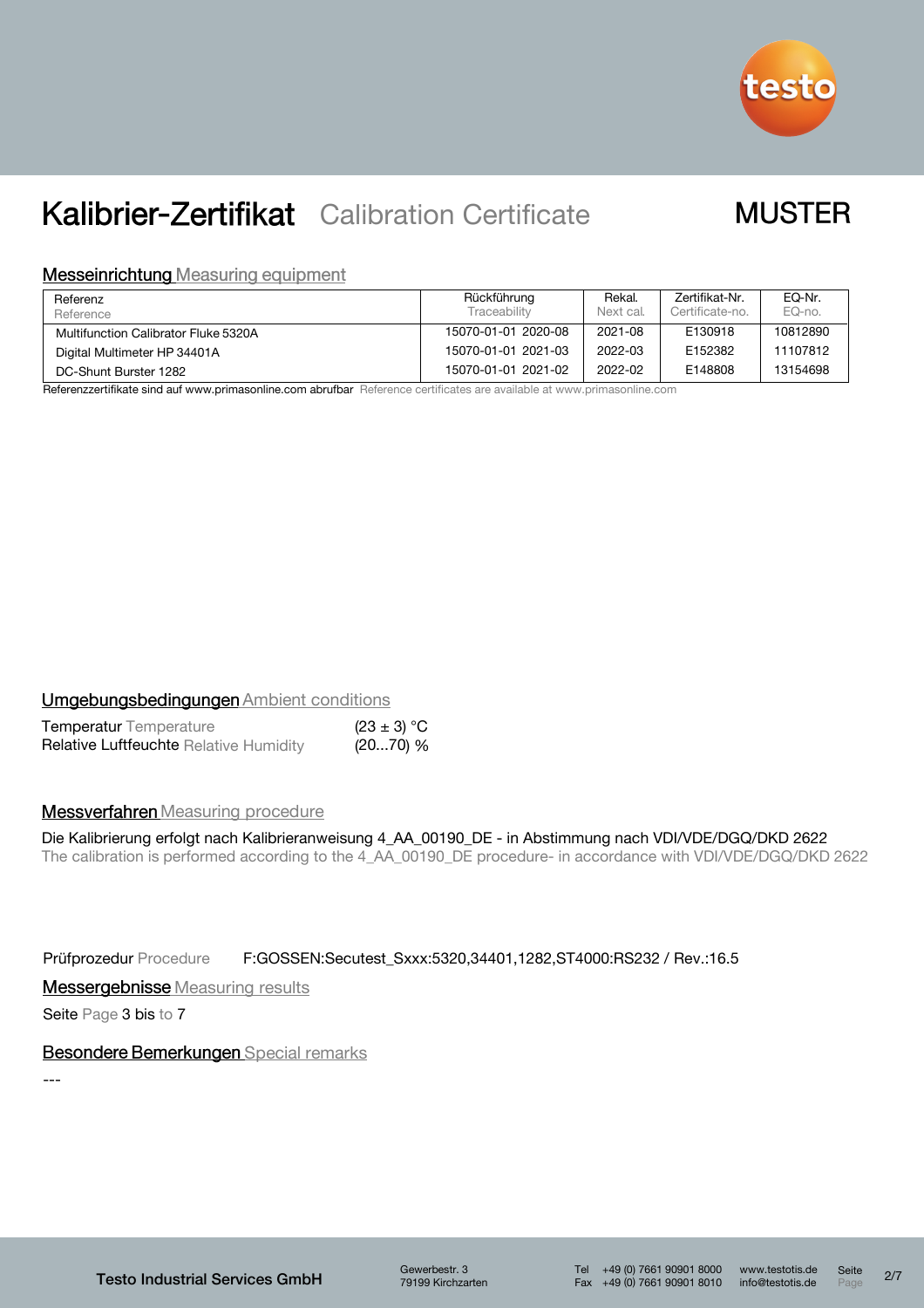

### **MUSTER**

| Bereich<br>Range         | Referenzwert<br>(Normal)<br>Reference value               | Messbedingung<br>Measuring<br>condition | Angezeigter Wert<br><b>UUT</b><br>Indicated value | zulässige<br>Abweichung<br>allowed deviation Utilization of allowed | Ausnutzung der<br>zul. Abw. in % | Messunsicherheit<br>$(k=2)$<br>Measuring |
|--------------------------|-----------------------------------------------------------|-----------------------------------------|---------------------------------------------------|---------------------------------------------------------------------|----------------------------------|------------------------------------------|
|                          |                                                           |                                         | UUT                                               |                                                                     | dev. in %                        | uncertainty $(k=2)$                      |
| Systeminformation        |                                                           |                                         |                                                   |                                                                     |                                  |                                          |
|                          | Gerätetyp: Secutest SIII+M                                |                                         |                                                   |                                                                     |                                  |                                          |
| BestellNr: M7010<br>SN#: | XK 510399 0017                                            |                                         |                                                   |                                                                     |                                  |                                          |
| Firmware: 7.4            |                                                           |                                         |                                                   |                                                                     |                                  |                                          |
| Optionen: 21             |                                                           |                                         |                                                   |                                                                     |                                  |                                          |
|                          | Gleichspannung DC voltage                                 |                                         |                                                   |                                                                     |                                  |                                          |
| 253 V                    | 25.00 V                                                   |                                         | 24.9 V                                            | $±1.12$ V                                                           | 9%                               | $2.7 \cdot 10^{-3}$<br>pass              |
| 253 V                    | 75.00 V                                                   |                                         | 74.8 V                                            | $±2.37$ V                                                           | 8%                               | $1.8 \cdot 10^{-3}$<br>pass              |
| 253 V                    | 125.00 V                                                  |                                         | 124.8 V                                           | $±3.62$ V                                                           | 6%                               | $1.4 \cdot 10^{-3}$<br>pass              |
| 253 V                    | 230.00 V                                                  |                                         | 229.5 V                                           | $±6.25$ V                                                           | 8%                               | $1.8 \cdot 10^{-3}$<br>pass              |
|                          | Wechselspannung AC voltage                                |                                         |                                                   |                                                                     |                                  |                                          |
| 253 V                    | 25.00 V                                                   | 50Hz                                    | 25.1V                                             | ±1.12V                                                              | 9%                               | $2.7 \cdot 10^{-3}$<br>pass              |
| 253 V                    | 75.00 V                                                   | 50Hz                                    | 75.1 V                                            | $±2.37$ V                                                           | 4%                               | $1.6 \cdot 10^{-3}$<br>pass              |
| 253 V                    | 125.00 V                                                  | 50Hz                                    | 125.1V                                            | $±3.62$ V                                                           | 3%                               | $1.8 \cdot 10^{-3}$<br>pass              |
| 253 V                    | 230.00 V                                                  | 50Hz                                    | 230.0 V                                           | ±6.25 V                                                             | 0%                               | $1.4 \cdot 10^{-3}$<br>pass              |
| 253 V                    | 230.00 V                                                  | 350Hz                                   | 229.7 V                                           | ±6.25 V                                                             | $5\%$                            | $1.4 \cdot 10^{-3}$<br>pass              |
|                          | Gleichstromwiderstand DC resistance                       |                                         |                                                   |                                                                     |                                  |                                          |
| N-PE                     |                                                           |                                         |                                                   |                                                                     |                                  |                                          |
| 150 kOhm                 | 15.00 kOhm                                                |                                         | 15.0 kOhm                                         | $±0.45$ kOhm                                                        | 0%                               | $4.3 \cdot 10^{-3}$<br>pass              |
| 150 kOhm                 | 45.00 kOhm                                                |                                         | 44.9 kOhm                                         | $±0.75$ kOhm                                                        | 13%                              | $2.4 \cdot 10^{-3}$<br>pass              |
| 150 kOhm                 | 75.00 kOhm                                                |                                         | 75.0 kOhm                                         | $±1.05$ kOhm                                                        | 0%                               | $2.2 \cdot 10^{-3}$<br>pass              |
| 150 kOhm                 | 100.00 kOhm                                               |                                         | 100.1 kOhm                                        | $±1.3$ kOhm                                                         | 8%                               | $2.1 \cdot 10^{-3}$<br>pass              |
| 150 kOhm                 | 135.00 kOhm                                               |                                         | 135.1 kOhm                                        | $±1.65$ kOhm                                                        | 6%                               | $2.0 \cdot 10^{-3}$<br>pass              |
| <b>Funktion RTD</b>      |                                                           |                                         |                                                   |                                                                     |                                  |                                          |
| Pt-100                   | 100.00 Ohm                                                |                                         | 100.5 Ohm                                         |                                                                     |                                  | $2.3 \cdot 10^{-3}$                      |
|                          |                                                           |                                         |                                                   | $±1.3$ Ohm                                                          | 39% pass                         |                                          |
| Pt-1000                  |                                                           |                                         |                                                   |                                                                     |                                  |                                          |
|                          | 1.0000 kOhm                                               |                                         | 1.003 kOhm                                        | $±0.013$ kOhm                                                       | 23%                              | $2.1 \cdot 10^{-3}$<br>pass              |
|                          | Sondenspannung Probe voltage<br>Gleichspannung DC voltage |                                         |                                                   |                                                                     |                                  |                                          |
| 253 V                    | 50.00 V                                                   |                                         | 50.0 V                                            | ±1.75V                                                              | 0%                               | $2.2 \cdot 10^{-3}$<br>pass              |
| 253 V                    | 100.00 V                                                  |                                         | 99.9 V                                            | ±3V                                                                 | $3\%$                            | $1.6 \cdot 10^{-3}$<br>pass              |
| 253 V                    | 230.00 V                                                  |                                         | 229.6 V                                           | $±6.25$ V                                                           | 6%                               | $1.8 \cdot 10^{-3}$<br>pass              |
|                          |                                                           |                                         |                                                   |                                                                     |                                  |                                          |

Testo Industrial Services GmbH

Gewerbestr. 3 79199 Kirchzarten

Tel +49 (0) 7661 90901 8000 Fax +49 (0) 7661 90901 8010 www.testotis.de info@testotis.de

Seite 3/7

Seite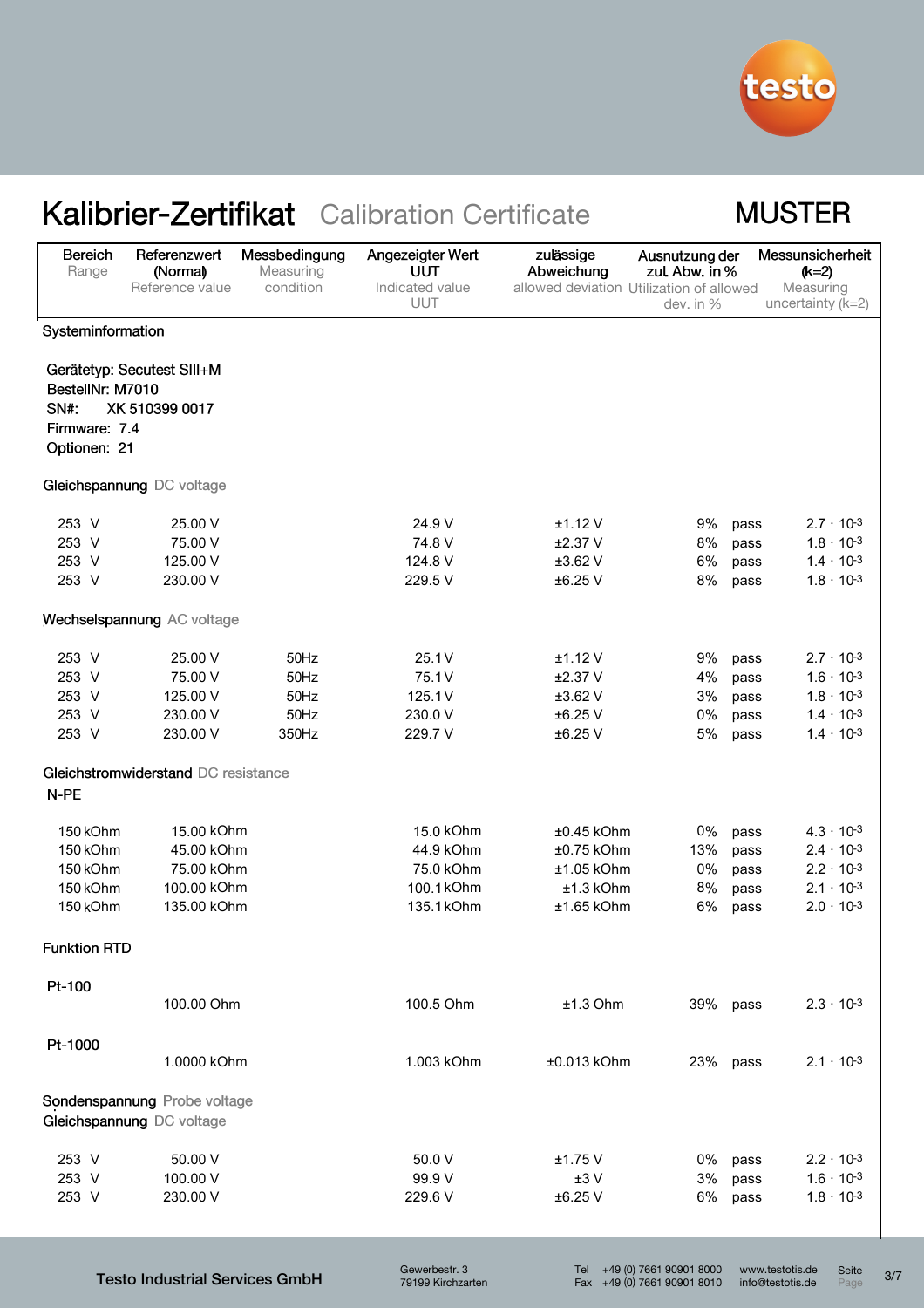

### **MUSTER**

| <b>Bereich</b><br>Range | Referenzwert<br>(Normal)                   | Messbedingung<br>Measuring                             | Angezeigter Wert<br>UUT | zulässige<br>Abweichung                  | Ausnutzung der<br>zul. Abw. in % |      | Messunsicherheit<br>$(k=2)$      |
|-------------------------|--------------------------------------------|--------------------------------------------------------|-------------------------|------------------------------------------|----------------------------------|------|----------------------------------|
|                         | Reference value                            | condition                                              | Indicated value<br>UUT  | allowed deviation Utilization of allowed | dev. in %                        |      | Measuring<br>uncertainty $(k=2)$ |
|                         | Sondenspannung Probe voltage               |                                                        |                         |                                          |                                  |      |                                  |
|                         | Wechselspannung AC voltage                 |                                                        |                         |                                          |                                  |      |                                  |
| 253 V                   | 50.00 V                                    | 50Hz                                                   | 49.8 V                  | $±1.75$ V                                | 11%                              | pass | $2.0 \cdot 10^{-3}$              |
| 253 V                   | 100.00 V                                   | 50Hz                                                   | 100.2 V                 | ±3V                                      | 7%                               | pass | $2.0 \cdot 10^{-3}$              |
| 253 V                   | 230.00 V                                   | 50Hz                                                   | 230.1V                  | ±6.25 V                                  | 2%                               | pass | $1.4 \cdot 10^{-3}$              |
|                         |                                            | Schutzleiterwiderstand Protective conductor resistance |                         |                                          |                                  |      |                                  |
| Rsl 200mA DC            |                                            |                                                        |                         |                                          |                                  |      |                                  |
|                         | Kurzschlussstrom/Short circuit current     |                                                        |                         |                                          |                                  |      |                                  |
|                         | 200.000 mA                                 |                                                        | 267.24 mA               | $-0/ + 100$ mA                           | 67%                              | pass | $2.3 \cdot 10^{-3}$              |
| 2.1 Ohm                 | 0.1116 Ohm                                 |                                                        | 0.115 Ohm               | ±0.0077 Ohm                              | 44%                              | pass | $45 \cdot 10^{-3}$               |
| 2.1 Ohm                 | 0.3578 Ohm                                 |                                                        | 0.363 Ohm               | $±0.0139$ Ohm                            | 37%                              | pass | $20 \cdot 10^{-3}$               |
| 2.1 Ohm                 | 0.9815 Ohm                                 |                                                        | 0.991 Ohm               | ±0.0295 Ohm                              | 32%                              | pass | $10 \cdot 10^{-3}$               |
| 2.1 Ohm                 | 1.8289 Ohm                                 |                                                        | 1.838 Ohm               | ±0.0507 Ohm                              | 18%                              | pass | $9.8 \cdot 10^{-3}$              |
| 31 Ohm                  | 18.036 Ohm                                 |                                                        | 18.07 Ohm               | $±0.5$ Ohm                               | 7%                               | pass | $5.5 \cdot 10^{-3}$              |
|                         |                                            |                                                        |                         |                                          |                                  |      |                                  |
| <b>RsI 25 A AC</b>      |                                            | Schutzleiterwiderstand Protective conductor resistance |                         |                                          |                                  |      |                                  |
|                         | Kurzschlussstrom/Short circuit current     |                                                        |                         |                                          |                                  |      |                                  |
|                         | 25,000 A                                   | 50Hz                                                   | 27.48 A                 | $-0/ + 12.5 A$                           | 20%                              | pass | $1.6 \cdot 10^{-3}$              |
| 2.1 Ohm                 | 0.1116 Ohm                                 |                                                        | 0.115 Ohm               | ±0.0077 Ohm                              | 44%                              | pass | $45 \cdot 10^{-3}$               |
| 2.1 Ohm                 | 0.3578 Ohm                                 |                                                        | 0.357 Ohm               | ±0.0139 Ohm                              | 6%                               | pass | $20 \cdot 10^{-3}$               |
| 2.1 Ohm                 | 0.9815 Ohm                                 |                                                        | 0.989 Ohm               | ±0.0295 Ohm                              | 25%                              | pass | $10 \cdot 10^{-3}$               |
| 2.1 Ohm                 | 1.8289 Ohm                                 |                                                        | 1.836 Ohm               | ±0.0507 Ohm                              | 14%                              | pass | $9.8 \cdot 10^{-3}$              |
|                         | Isolationswiderstand Insulation resistance |                                                        |                         |                                          |                                  |      |                                  |
| L/N - Sonde             |                                            |                                                        |                         |                                          |                                  |      |                                  |
|                         |                                            |                                                        |                         |                                          |                                  |      |                                  |
|                         | <b>URiso</b><br>100.000 V                  | 100kOhm                                                | 102.02 V                | $-0/ +50$ V                              | 4%                               | pass | $30 \cdot 10^{-3}$               |
|                         | Ishort                                     |                                                        |                         |                                          |                                  |      |                                  |
|                         | 1.000 mA                                   | 100V                                                   | 1.14 mA                 | $-0/ +9$ mA                              | 2%                               | pass | $0.70 \cdot 10^{0}$              |
| 1.5MOhm                 | 0.2500 MOhm                                | 100V                                                   | 0.250 MOhm              | $±0.0112$ MOhm                           | 0%                               | pass | $3.1 \cdot 10^{-3}$              |
| 1.5MOhm                 | 0.5000 MOhm                                | 100V                                                   | 0.500 MOhm              | ±0.0175 MOhm                             | 0%                               | pass | $2.3 \cdot 10^{-3}$              |
| 1.5MOhm                 | 1.0000 MOhm                                | 100V                                                   | 1.001 MOhm              | $±0.03$ MOhm                             | 3%                               | pass | $3.1 \cdot 10^{-3}$              |
| 10MOhm                  | 2.000 MOhm                                 | 100V                                                   | 1.97 MOhm               | ±0.1 MOhm                                | 30%                              | pass | $4.2 \cdot 10^{-3}$              |
| 10MOhm                  | 5.000 MOhm                                 | 100V                                                   | 4.98 MOhm               | $±0.175$ MOhm                            | 11%                              | pass | $3.2 \cdot 10^{-3}$              |
| 10MOhm                  | 9.000 MOhm                                 | 100V                                                   | 8.91 MOhm               | $±0.275$ MOhm                            | 33%                              | pass | $3.1 \cdot 10^{-3}$              |

Testo Industrial Services GmbH

Gewerbestr. 3 79199 Kirchzarten Tel +49 (0) 7661 90901 8000 Fax +49 (0) 7661 90901 8010

www.testotis.de info@testotis.de Seite Seite 4/7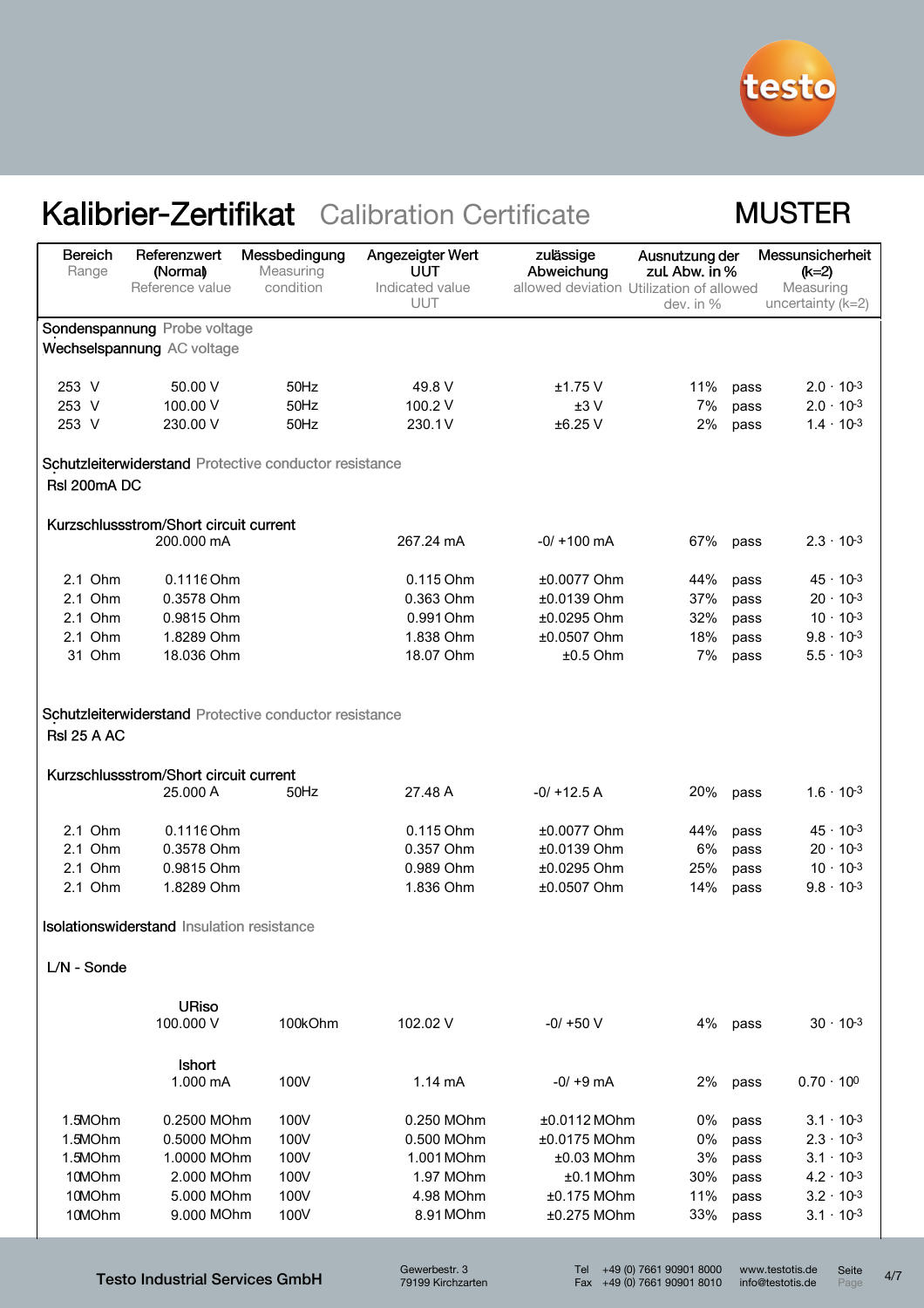

#### **MUSTER**

| <b>Bereich</b><br>Range | Referenzwert<br>(Normal)                     | Messbedingung<br>Measuring | Angezeigter Wert<br>UUT       | zulässige<br>Abweichung                  | Ausnutzung der<br>zul. Abw. in % | Messunsicherheit<br>$(k=2)$    |
|-------------------------|----------------------------------------------|----------------------------|-------------------------------|------------------------------------------|----------------------------------|--------------------------------|
|                         | Reference value                              | condition                  | Indicated value<br><b>UUT</b> | allowed deviation Utilization of allowed | dev. in %                        | Measuring<br>uncertainty (k=2) |
| 310MOhm                 | 150.00 MOhm                                  | 100V                       | 145.3 MOhm                    | ±16 MOhm                                 | 29%                              | $5.0 \cdot 10^{-3}$<br>pass    |
| 310MOhm                 | 280.00 MOhm                                  | 100V                       | 278.4 MOhm                    | ±29 MOhm                                 | 5%                               | $15 \cdot 10^{-3}$<br>pass     |
|                         |                                              |                            |                               |                                          |                                  |                                |
|                         | <b>URiso</b><br>250.000 V                    | 250kOhm                    | 255.27 V                      | $-0/ + 125$ V                            | 4%                               | $18 \cdot 10^{-3}$<br>pass     |
|                         | <b>Ishort</b><br>1.000 mA                    | 250V                       | $1.14 \text{ mA}$             | $-0/ +9$ mA                              | 2%                               | $0.70 \cdot 10^{0}$<br>pass    |
| 1.5MOhm                 | 0.2500 MOhm                                  | 250V                       | 0.250 MOhm                    | ±0.0112 MOhm                             | 2%                               | $3.1 \cdot 10^{-3}$<br>pass    |
| 1.5MOhm                 | 0.5000 MOhm                                  | 250V                       | 0.500 MOhm                    | ±0.0175 MOhm                             | 0%                               | $2.3 \cdot 10^{-3}$<br>pass    |
| 1.5MOhm                 | 1.0000 MOhm                                  | 250V                       | 1.000 MOhm                    | ±0.03 MOhm                               | 1%                               | $3.1 \cdot 10^{-3}$<br>pass    |
| 10MOhm                  | 2.000 MOhm                                   | 250V                       | 1.99 MOhm                     | $±0.1$ MOhm                              | 10%                              | $4.2 \cdot 10^{-3}$<br>pass    |
| 10MOhm                  | 5.000 MOhm                                   | 250V                       | 4.98 MOhm                     | ±0.175 MOhm                              | 11%                              | $3.2 \cdot 10^{-3}$<br>pass    |
| 10MOhm                  | 9.000 MOhm                                   | 250V                       | 8.94 MOhm                     | ±0.275 MOhm                              | 22%                              | $3.1 \cdot 10^{-3}$<br>pass    |
| 310MOhm                 | 150.00 MOhm                                  | 250V                       | 147.3 MOhm                    | ±16 MOhm                                 | 17%                              | $5.0 \cdot 10^{-3}$<br>pass    |
| 310MOhm                 | 280.00 MOhm                                  | 250V                       | 276.5 MOhm                    | ±29 MOhm                                 | 12%                              | $15 \cdot 10^{-3}$<br>pass     |
|                         | <b>URiso</b>                                 |                            |                               |                                          |                                  |                                |
|                         | 500.000 V                                    | 500kOhm                    | 516.32 V                      | $-0/ +250$ V                             | 7%                               | $14 \cdot 10^{-3}$<br>pass     |
|                         | <b>Ishort</b>                                |                            |                               |                                          |                                  |                                |
|                         | 1.000 mA                                     | 500V                       | $1.15 \text{ mA}$             | $-0/ +9$ mA                              | 2%                               | $0.70 \cdot 100$<br>pass       |
| 1.5MOhm                 | 0.2500 MOhm                                  | 500V                       | 0.251 MOhm                    | ±0.0112 MOhm                             | 9%                               | $3.1 \cdot 10^{-3}$<br>pass    |
| 1.5MOhm                 | 0.5000 MOhm                                  | 500V                       | 0.500 MOhm                    | ±0.0175 MOhm                             | 0%                               | $2.3 \cdot 10^{-3}$<br>pass    |
| 1.5MOhm                 | 1.0000 MOhm                                  | 500V                       | 1.001 MOhm                    | ±0.03 MOhm                               | 3%                               | $3.1 \cdot 10^{-3}$<br>pass    |
| 10MOhm                  | 2.000 MOhm                                   | 500V                       | 1.99 MOhm                     | $±0.1$ MOhm                              | 10%                              | $4.2 \cdot 10^{-3}$<br>pass    |
| 10MOhm                  | 5.000 MOhm                                   | 500V                       | 4.99 MOhm                     | ±0.175 MOhm                              | 6%                               | $3.2 \cdot 10^{-3}$<br>pass    |
| 10MOhm                  | 9.000 MOhm                                   | 500V                       | 8.98 MOhm                     | ±0.275 MOhm                              | 7%                               | $3.1 \cdot 10^{-3}$<br>pass    |
| 310MOhm                 | 150.00 MOhm                                  | 500V                       | 148.3 MOhm                    | ±16 MOhm                                 | 11%                              | $5.0 \cdot 10^{-3}$<br>pass    |
| 310MOhm                 | 280.00 MOhm                                  | 500V                       | 277.6 MOhm                    | ±29 MOhm                                 | 8%                               | $15 \cdot 10^{-3}$<br>pass     |
|                         | Ersatzableitstrom Equivalent leakage current |                            |                               |                                          |                                  |                                |
|                         | nach DIN VDE 0701-0702 (Ri = 2kOhm)          |                            |                               |                                          |                                  |                                |
| 2.1 <sub>m</sub> A      | 0.5000 mA                                    | 50Hz                       | $0.497 \text{ mA}$            | $±0.0175$ mA                             | 17%                              | $7.1 \cdot 10^{-3}$<br>pass    |
| 2.1 <sub>m</sub> A      | 1.0000 mA                                    | 50Hz                       | $0.985$ mA                    | $±0.03$ mA                               | 50%                              | $5.0 \cdot 10^{-3}$<br>pass    |
| 2 <sub>ma</sub>         | 3.500 mA                                     | 50Hz                       | 3.49 mA                       | $±0.137$ mA                              | 7%                               | $3.9 \cdot 10^{-3}$<br>pass    |
| $2th$ A                 | 9.000 mA                                     | 50Hz                       | 8.94 mA                       | $±0.275$ mA                              | 22%                              | $3.3 \cdot 10^{-3}$<br>pass    |
| $2th$ A                 | 15.000 mA                                    | 50Hz                       | 14.84 mA                      | $±0.425$ mA                              | 38%                              | $3.2 \cdot 10^{-3}$<br>pass    |
| 230V @ 50Hz             |                                              |                            |                               |                                          |                                  |                                |

Ersatzgeräteableitstrom Equivalent device leakage current nach DIN VDE 0751 (Ri = 1kOhm)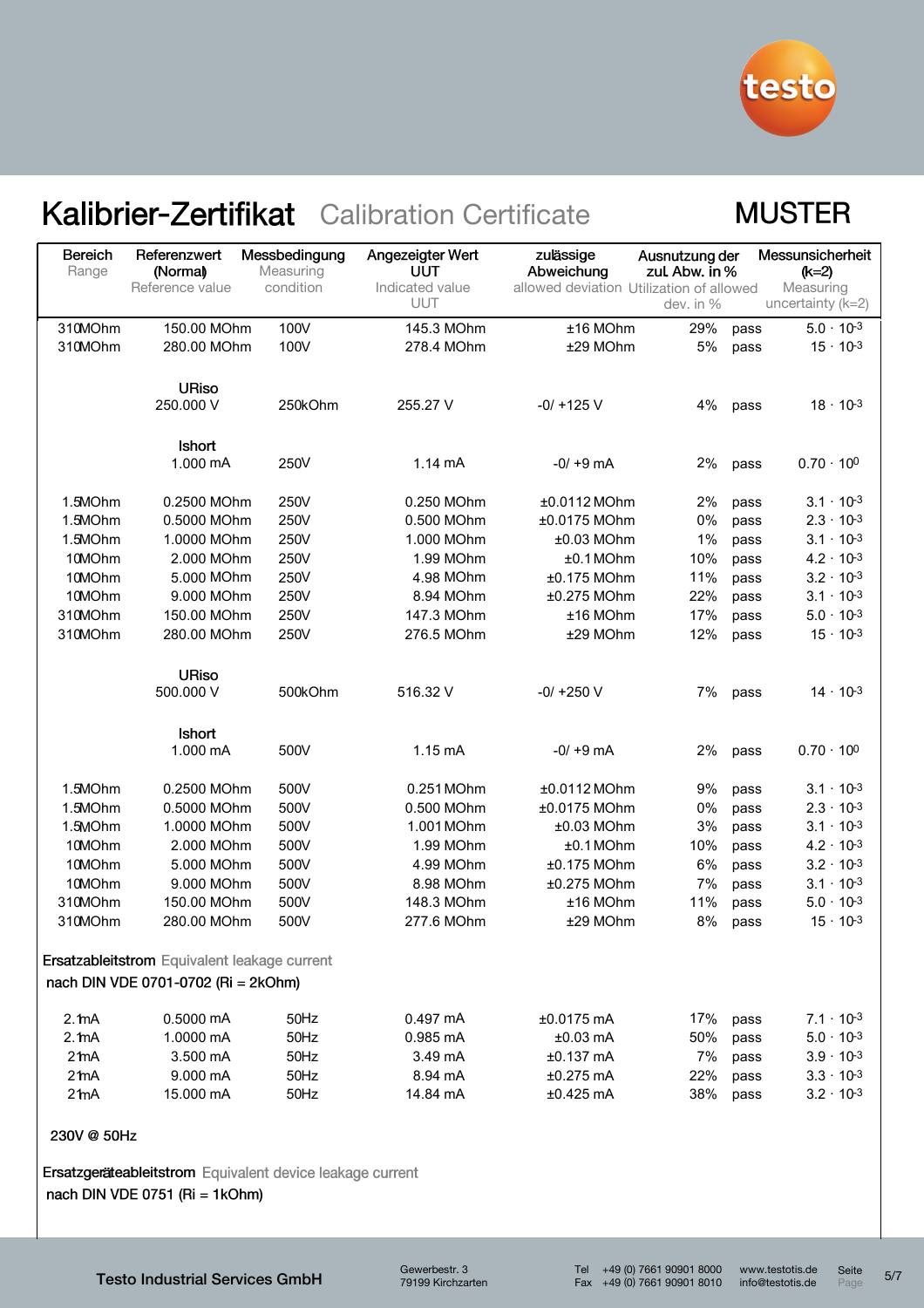

#### **MUSTER**

| Bereich<br>Range       | Referenzwert<br>(Normal)<br>Reference value  | Messbedingung<br>Measuring<br>condition | Angezeigter Wert<br>UUT<br>Indicated value | zulässige<br>Abweichung<br>allowed deviation Utilization of allowed | Ausnutzung der<br>zul. Abw. in % |      | Messunsicherheit<br>$(k=2)$<br>Measuring |
|------------------------|----------------------------------------------|-----------------------------------------|--------------------------------------------|---------------------------------------------------------------------|----------------------------------|------|------------------------------------------|
|                        |                                              |                                         | <b>UUT</b>                                 |                                                                     | dev. in %                        |      | uncertainty $(k=2)$                      |
| 310 µA                 | 250.00 µA                                    | 50Hz                                    | 253.2 µA                                   | $±6.75 \mu A$                                                       | 47%                              | pass | $2.0 \cdot 10^{-3}$                      |
| 2.1 <sub>m</sub> A     | 0.5000 mA                                    | 50Hz                                    | $0.497 \text{ mA}$                         | $±0.0175$ mA                                                        | 17%                              | pass | $7.1 \cdot 10^{-3}$                      |
| 2.1 <sub>m</sub> A     | 1.0000 mA                                    | 50Hz                                    | 0.992 mA                                   | $±0.03$ mA                                                          | 27%                              | pass | $5.0 \cdot 10^{-3}$                      |
| 2 <sub>ma</sub>        | 3.500 mA                                     | 50Hz                                    | 3.50 mA                                    | $±0.137$ mA                                                         | 0%                               | pass | $3.9 \cdot 10^{-3}$                      |
| $2th$ A                | 9.000 mA                                     | 50Hz                                    | 8.95 mA                                    | $±0.275$ mA                                                         | 18%                              | pass | $3.3 \cdot 10^{-3}$                      |
| 2 <sub>2</sub> mA      | 15.000 mA                                    | 50Hz                                    | 14.86 mA                                   | $±0.425$ mA                                                         | 33%                              | pass | $3.2 \cdot 10^{-3}$                      |
| 230V @ 50Hz            |                                              |                                         |                                            |                                                                     |                                  |      |                                          |
|                        | Berührungsstrom Contact current              |                                         |                                            |                                                                     |                                  |      |                                          |
| <b>IGA</b>             |                                              |                                         |                                            |                                                                     |                                  |      |                                          |
| 3.5mA                  | $0.2006 \text{ mA}$                          | 50Hz                                    | $0.198 \text{ mA}$                         | ±0.01mA                                                             | 26%                              | pass | $13 \cdot 10^{-3}$                       |
| 3.5mA                  | 0.5003 mA                                    | 50Hz                                    | 0.501mA                                    | $±0.0175$ mA                                                        | 4%                               | pass | $7.1 \cdot 10^{-3}$                      |
| 3.5mA                  | 0.9861 mA                                    | 50Hz                                    | 0.987 mA                                   | ±0.0296 mA                                                          | 3%                               | pass | $5.1 \cdot 10^{-3}$                      |
| 3.5mA                  | 2.0046 mA                                    | 50Hz                                    | 2.003 mA                                   | ±0.0551mA                                                           | 3%                               | pass | $4.0 \cdot 10^{-3}$                      |
| 3.5mA                  | 3.0760 mA                                    | 50Hz                                    | 3.079 mA                                   | ±0.0819 mA                                                          | 4%                               | pass | $3.7 \cdot 10^{-3}$                      |
|                        | Differenzstrom Differential current          |                                         |                                            |                                                                     |                                  |      |                                          |
| IDI                    |                                              |                                         |                                            |                                                                     |                                  |      |                                          |
| 3.1 <sub>m</sub> A     | $0.2501 \,\mathrm{mA}$                       | 50Hz                                    | $0.236 \text{ mA}$                         | $±0.0175$ mA                                                        | 81%                              | pass | $11 \cdot 10^{-3}$                       |
| 3.1 <sub>m</sub> A     | 0.9914 mA                                    | 50Hz                                    | $0.962$ mA                                 | $±0.0545$ mA                                                        | 54%                              | pass | $5.1 \cdot 10^{-3}$                      |
| 3.1 <sub>m</sub> A     | 2.0166 mA                                    | 50Hz                                    | 2.022 mA                                   | ±0.1058 mA                                                          | 5%                               | pass | $4.0 \cdot 10^{-3}$                      |
| 3 <sub>th</sub> A      | 5.001 mA                                     | 50Hz                                    | 4.99 mA                                    | $±0.3$ mA                                                           | 4%                               | pass | $3.6 \cdot 10^{-3}$                      |
| 3 <sub>mA</sub>        | 15.008 mA                                    | 50Hz                                    | 14.98 mA                                   | $±0.8$ mA                                                           | 3%                               | pass | $3.2 \cdot 10^{-3}$                      |
|                        | Patientenableitstrom Patient leakage current |                                         |                                            |                                                                     |                                  |      |                                          |
| lpa                    |                                              |                                         |                                            |                                                                     |                                  |      |                                          |
| 3.1 <sub>m</sub> A     | $0.5000$ mA                                  | 50Hz                                    | $0.501 \,\mathrm{mA}$                      | $±0.0175$ mA                                                        | 6%                               | pass | $7.1 \cdot 10^{-3}$                      |
| $3.1m$ A               | 1.5024 mA                                    | 50Hz                                    | 1.503 mA                                   | $±0.0425$ mA                                                        | 1%                               | pass | $4.4 \cdot 10^{-3}$                      |
| 3.1 <sub>m</sub> A     | 2.5113 mA                                    | 50Hz                                    | 2.507 mA                                   | ±0.0677 mA                                                          | 6% pass                          |      | $3.8 \cdot 10^{-3}$                      |
|                        | Netzspannung Mains voltage                   |                                         |                                            |                                                                     |                                  |      |                                          |
| U-LN                   |                                              |                                         |                                            |                                                                     |                                  |      |                                          |
| 253 V                  | 213.67 V                                     | 50Hz                                    | 213.5 V                                    | ±5.84 V                                                             | 3%                               | pass | $4.6 \cdot 10^{-3}$                      |
| 253 V                  | 233.23 V                                     | 50Hz                                    | 233.0 V                                    | ±6.33 V                                                             | 4%                               | pass | $4.3 \cdot 10^{-3}$                      |
| 253 V                  | 250.71V                                      | 50Hz                                    | 249.8 V                                    | ±6.76V                                                              | 13%                              | pass | $4.2 \cdot 10^{-3}$                      |
| Laststrom Load current |                                              |                                         |                                            |                                                                     |                                  |      |                                          |
| I-Netz                 |                                              |                                         |                                            |                                                                     |                                  |      |                                          |
| 16 A                   | 7.885 A                                      | 50Hz                                    | 7.88 A                                     | ±0.247 A                                                            | 2% pass                          |      | $5.3 \cdot 10^{-3}$                      |